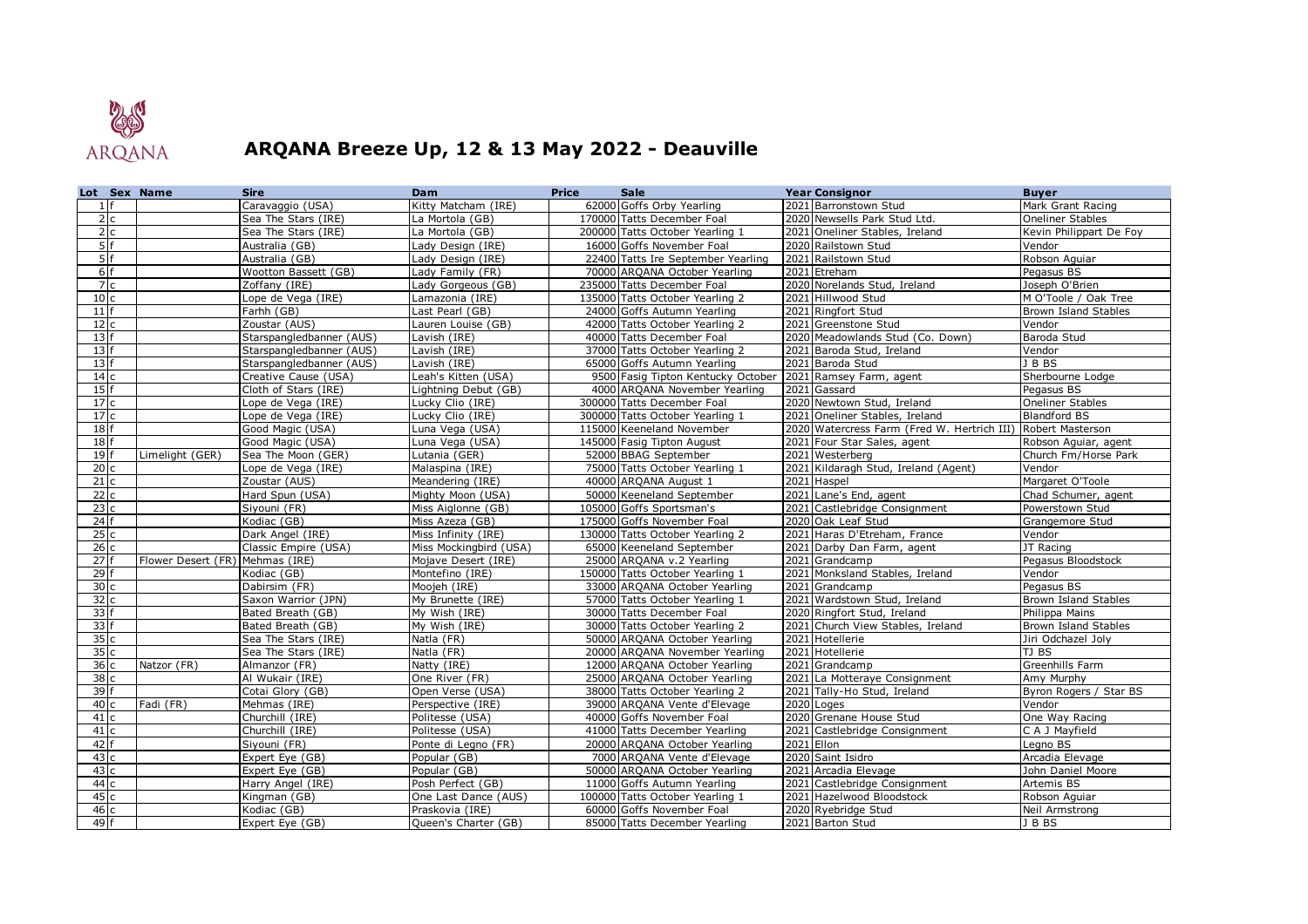| 50 f              |                                   | Reine des Mers (GE Sea The Moon (GER) | Reine Liberte (GER)                    | 30000 BBAG September                                        | 2021 Auenquelle                                                 | Church Fm/Horse Park        |
|-------------------|-----------------------------------|---------------------------------------|----------------------------------------|-------------------------------------------------------------|-----------------------------------------------------------------|-----------------------------|
| $51$ f            |                                   | Zoustar (AUS)                         | Roger Sez (IRE)                        | 77000 Tatts October Yearling 3                              | 2021 Chasemore Farm                                             | Hamish Macauley BS          |
| 52 f              |                                   | Zoustar (AUS)                         | Saccharose (GB)                        | 75000 ARQANA August 1                                       | 2021 Monceaux                                                   | Midland Equine Ltd          |
| 53c               |                                   | Sea The Stars (IRE)                   | Sea of Wonders (IRE)                   | 50000 Goffs Sportsman's                                     | 2021 Castlebridge Consignment                                   | Kilronan                    |
| 54 c              |                                   | Showcasing (GB)                       | Sediciosa (IRE)                        | 45000 ARQANA October Yearling                               | 2021 Etreham                                                    | John Daniel Moore           |
| 56 c              |                                   | More Than Ready (USA)                 | Sensible Gal (USA)                     | 75000 Keeneland September                                   | 2021 Lantern Hill Farm, agent                                   | Margaret O'Toole            |
| 57 f              | Shining Miss (IRE)                | Mastercraftsman (IRE)                 | Serienhoehe (IRE)                      | 50000 Tatts October Yearling 2                              | 2021 Stauffenberg Bloodstock                                    | Vendor                      |
| 58 c              |                                   | Kodiac (GB)                           | Shareva (IRE)                          | 55000 Tatts October Yearling 2                              | 2021 Tally-Ho Stud, Ireland                                     | Vendor                      |
| 60c               |                                   | Caravaggio (USA)                      | Shy Bride (IRE)                        | 28000 Goffs Orby Yearling                                   | 2021 Barronstown Stud                                           | Vendor                      |
| 61 f              |                                   | Galileo Gold (GB)                     | Siphon Melody (USA)                    | 15000 Goffs UK Premier Yearling                             | 2021 Ringfort Stud                                              | Robson Aguiar               |
| 64 f              |                                   | Sioux Nation (USA)                    | Sparks (IRE)                           | 36000 Tatts October Yearling 2                              | 2021 Sherbourne Lodge, Ireland                                  | Joanna Morgan               |
| $65$ f            | Love Me (FR)                      | Ectot (GB)                            | Sporty Doll (ITY)                      | 4000 ARQANA October Yearling                                | 2021 Normandie Breeding                                         | Pegasus BS                  |
| 66 f              |                                   | Siyouni (FR)                          | Stars So Bright (IRE)                  | 68000 Goffs Sportsman's                                     | 2021 Castlebridge Consignment                                   | Katie McGivern              |
| 68c               |                                   | Bolt D'oro (USA)                      | Stormy West (USA)                      | 6000 Fasig Tipton Kentucky October                          | 2021 Mill Ridge Sales, agent                                    | T R Farms                   |
| 69c               |                                   | Zelzal (FR)                           | Sudarynya (IRE)                        | 13000 Goffs Autumn Yearling                                 | 2021 Ballynure Park Stud                                        | Federico Barberini          |
| $\overline{70}$ c |                                   | More Than Ready (USA)                 | Sweet Lollipop (USA)                   | 90000 Keeneland September                                   | 2021 Machmer Hall and D & J Racing                              | Grove Stud                  |
| 71c               |                                   | Ribchester (IRE)                      | Swish (IRE)                            | 55000 ARQANA Vente d'Elevage                                | 2020 Capucines                                                  | Vendor                      |
| 71 c              |                                   | Ribchester (IRE)                      | Swish (IRE)                            | 47000 ARQANA October Yearling                               | 2021 Capucines                                                  | Vendor                      |
| 72 c              |                                   | Kingman (GB)                          | Swiss Affair (GB)                      | 80000 ARQANA October Yearling                               | 2021 Monceaux                                                   | M. O'Toole/Oak Tree Farm    |
| 73 f              |                                   | Invincible Spirit (IRE)               | Talaayeb (GB)                          | 120000 Tatts December Yearling                              | 2021 Shadwell Estate Company                                    | Longways Stables            |
| 74 c              |                                   | Shamardal (USA)                       | Thawaany (IRE)                         | 92000 Tatts December Yearling                               | 2021 Shadwell Estate Company                                    | Powerstown Stud             |
| 75 f              |                                   | Le Havre (IRE)                        | The Madding Crowd (GB)                 | 35000 Tatts October Yearling 2                              | 2021 Highclere Stud                                             | Anna Calder                 |
| 76 f              |                                   | Saxon Warrior (JPN)                   | Three Mysteries (IRE)                  | 20160 Tatts Ire September Yearling                          | 2021 Baroda Stud                                                | Hyde Park Stud              |
| 77 c              |                                   | Curlin (USA)                          | Tizza Temper (USA)                     | 50000 Keeneland September                                   | 2021 Hill 'n' Dale Sales Agency, agent                          | Grove Stud                  |
| 78 c              |                                   | Kodi Bear (IRE)                       | Top Row (GB)                           | 30000 Goffs November Foal                                   | 2020 Rathbarry Stud                                             | <b>BBA Ireland</b>          |
| $\overline{78}$ c |                                   | Kodi Bear (IRE)                       | Top Row (GB)                           | 56000 Tatts Ire September Yearling                          | 2021 Rathbarry Stud                                             | Hamish Macauley BS          |
| 79 c              |                                   | Violence (USA)                        | True Egyptian (USA)                    | 18000 Fasig Tipton Kentucky October                         | 2021 Royal Oak Farm, agent                                      | Sherbourne Lodge            |
| 80 c              |                                   | Time Test (GB)                        | Vassaria (IRE)                         | 7000 Tatts December Foal                                    | 2020 Brook Stud                                                 | Phillippa James             |
| 80c               |                                   | Time Test (GB)                        | Vassaria (IRE)                         | 35000 Tatts October Yearling 3                              | 2021 Windmill Farm                                              | JCH BS                      |
| 81 c              |                                   | Starspangledbanner (AUS)              | Victoria Bear (IRE)                    | 49280 Tatts Ire September Yearling                          | 2021 Vinesgrove Stud                                            | Creighton Schwartz BS       |
| 82 c              |                                   | Good Magic (USA)                      | Vieja Luna (USA)                       | 60000 Keeneland September                                   | 2021 Hermitage Farm, agent                                      | Powerstown Stud             |
| 83 f              |                                   | Starspangledbanner (AUS)              | Voiscreville (IRE)                     | 18500 Goffs Autumn Yearling                                 | 2021 Ballybin Stud                                              | ML BS                       |
| 84 c              | Waterfront (FR)                   | Dark Angel (IRE)                      | Wedge Trust (IRE)                      | 35000 ARQANA August 1                                       | 2021 Beauvoir                                                   | Pegasus Bloodstock          |
| 85 c<br>87 c      |                                   | Into Mischief (USA)                   | Wessex (USA)                           | 30000 Keeneland September                                   | 2021 Hill 'n' Dale Sales Agency, agent                          | Beechmore Bloodstock, agent |
| 88 c              | Prince of Mehmas (                | Mehmas (IRE)                          | Whatever You Do (IRE)                  | 50000 SGA Selected Yearling                                 | 2021 Luciani Stefano                                            | Longways Stable             |
| 89 c              |                                   | Zoustar (AUS)<br>Dark Angel (IRE)     | White Bullet (GB)                      | 135000 Tatts October Yearling 2                             | 2021 Baroda Stud, Ireland                                       | Longways Stables<br>Vendor  |
| $90$ f            |                                   | Sea The Stars (IRE)                   | White Daffodil (IRE)<br>Wo de Xin (GB) | 75000 Tatts October Yearling 1<br>82000 Goffs Orby Yearling | 2021 Yeomanstown Stud, Ireland<br>2021 Castlebridge Consignment | <b>Glending Stables</b>     |
| $91$ f            |                                   | Dark Angel (IRE)                      | Zendia (GB)                            | 12000 Goffs Orby Yearling                                   | 2021 Castlebridge Consignment                                   | Paragon BS/Shanville        |
| 92c               |                                   | Toronado (IRE)                        | Abbronzatissima (IRE)                  | 45000 ARQANA August 1                                       | 2021 Bourgeauville                                              | Vendor                      |
| 93 f              |                                   | Invincible Spirit (IRE)               | African Moonlight (UAE)                | 92000 Tatts December Foal                                   | 2020 Ringfort Stud, Ireland                                     | Peter & Ross Doyle BS       |
| 95c               |                                   | Lemon Drop Kid (USA)                  | Alluvial Gold (IRE)                    | 120000 Keeneland September                                  | 2021 Legacy Bloodstock, agent                                   | JB Bloodstock               |
| 96 c              | Angers (FR)                       | Seabhac (USA)                         | Angel of Harlem (FR)                   | 20000 ARQANA v.2 Yearling                                   | 2021 Arcadia Elevage                                            | Artemis BS (P.S.)           |
| 97 c              |                                   | Oasis Dream (GB)                      | Ape Attack (GB)                        | 57000 Tatts October Yearling 3                              | 2021 Chasemore Farm                                             | MC BS                       |
| 98 f              |                                   | Zoustar (AUS)                         | Arabda (GB)                            | 75000 ARQANA August 1                                       | 2021 Arcadia Elevage                                            | Church Farm / Horse Park    |
| 99 f              |                                   | Siyouni (FR)                          | Awareness (USA)                        | 75000 ARQANA August 1                                       | 2021 Etreham                                                    | Vendor                      |
| 100 c             | Radetsky Marsch (F Seahenge (USA) |                                       | Baileys Applause (GB)                  | 47000 ARQANA October Yearling                               | 2021 Auge                                                       | John Daniel Moore           |
| $102$ f           |                                   | Wootton Bassett (GB)                  | Baynunah (USA)                         | 77000 ARQANA October Yearling                               | 2021 Fairway Consignment                                        | Grove Stud                  |
| $103$ f           |                                   | Time Test (GB)                        | Be Free (GB)                           | 7000 Tatts December Foal                                    | 2020 The National Stud Ltd.                                     | <b>BBA Ireland</b>          |
| $103$ f           |                                   | Time Test (GB)                        | Be Free (GB)                           | 47000 Tatts October Yearling 3                              | 2021 Glidawn Stud, Ireland                                      | Hyde Park Stud              |
| 104 c             |                                   | Starspangledbanner (AUS)              | Bedouin Dancer (IRE)                   | 26000 Tatts December Foal                                   | 2020 Plantation Stud                                            | L L BS                      |
| 104 c             |                                   | Starspangledbanner (AUS)              | Bedouin Dancer (IRE)                   | 62000 Tatts October Yearling 2                              | 2021 Sherbourne Lodge, Ireland                                  | Avenue BS                   |
| 105 f             |                                   | Acclamation (GB)                      | Bella Ferrari (GB)                     | 38000 Tatts October Yearling 2                              | 2021 Barton Stud                                                | Peter Nolan BS              |
| 106 f             |                                   | Zoustar (AUS)                         | Belliflore (FR)                        | 38000 Tatts October Yearling 2                              | 2021 Watership Down Stud                                        | Church Farm                 |
| 107 f             |                                   | Lope de Vega (IRE)                    | Black Dahlia (GB)                      | 100000 ARQANA October Yearling                              | 2021 Monceaux                                                   | Church Farm (P.S.)          |
| 108 c             | Godefrid (FR)                     | Almanzor (FR)                         | Calima Mon Amour (FR)                  | 35000 ARQANA October Yearling                               | 2021 Saint Arnoult                                              | Artemis BS Investments      |
| 109 <sub>c</sub>  |                                   | Accelerate (USA)                      | Camielee (USA)                         | 31000 Fasig Tipton Kentucky October                         | 2021 Legacy Bloodstock, agent                                   | Hyde Park                   |